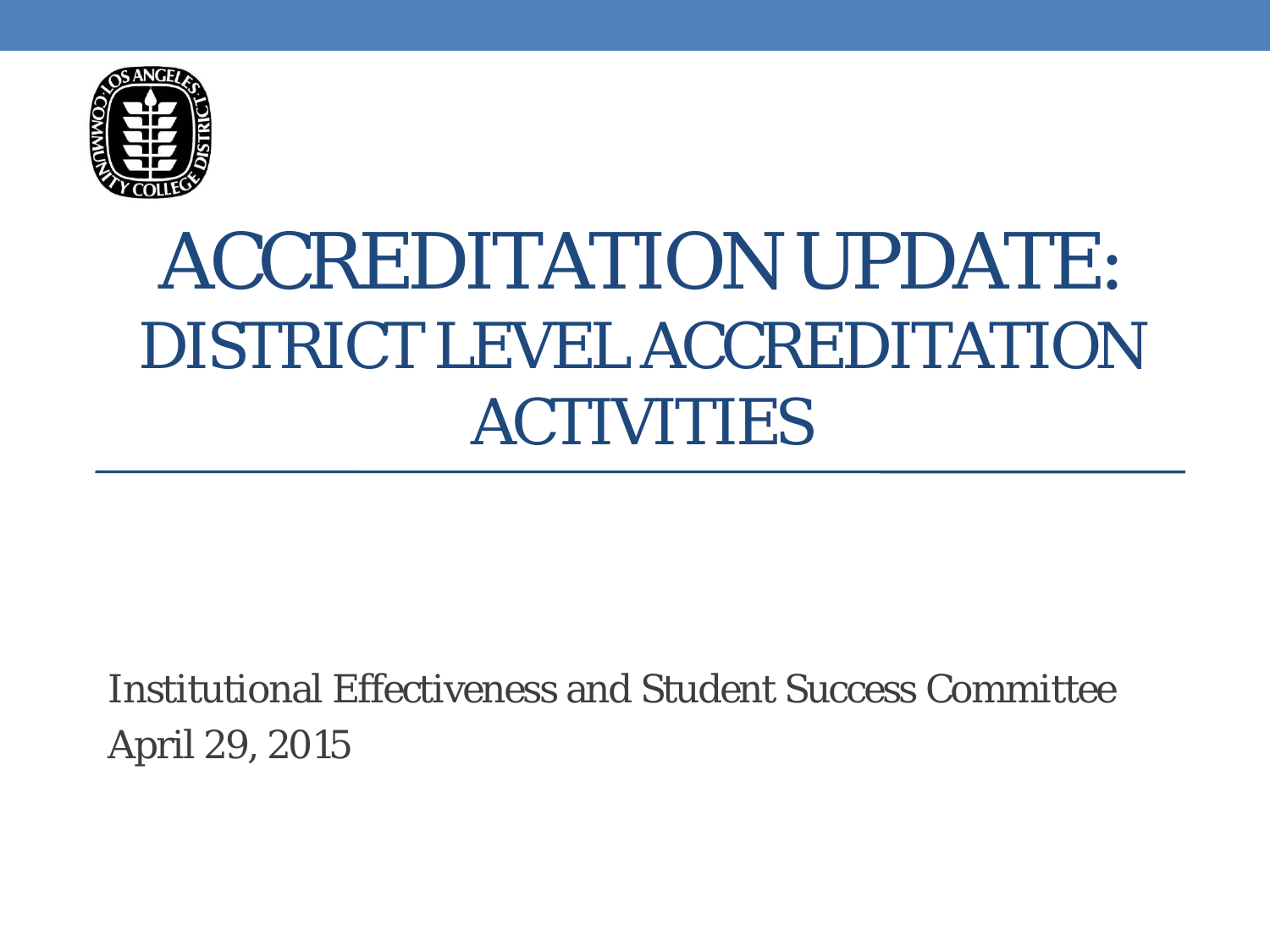| Semester/Year | Entity          | Status as of April 2015                                                                                                   | <b>Status</b>            |
|---------------|-----------------|---------------------------------------------------------------------------------------------------------------------------|--------------------------|
| Fall<br>2014  | <b>Colleges</b> | 1)<br>Submit Strategic Plan updates (City, Mission, Southwest and West)<br><b>December</b>                                |                          |
|               | <b>Board</b>    | IE Committee conducts site visits at Southwest, West (December 9) and<br> 1)<br>Harbor (December 11)                      |                          |
|               |                 | IE Committee reviews college Strategic Plan updates (City, Mission,<br> 2)<br>Southwest, West)                            |                          |
|               | <b>DPAC</b>     | 1)<br>Review District and college evidence against new standards                                                          |                          |
|               |                 | Begin review of LACCD Strategic Plan (DSP)<br> 2)                                                                         | $\ln$<br><b>Progress</b> |
|               | <b>ESC</b>      | 1)<br>Develop program review for all units in the ESC: 3-5 Service Area Outcomes<br>(SAO's) for each unit (December 2014) |                          |
|               |                 | Begin internal review of District Governance and Functions Handbook,<br> 2)<br>Parts I & 2 (December 2014)                |                          |
|               |                 | 3)<br>Review Districtwide councils and committees, Board committees, and<br>corresponding websites (December 2014)        |                          |
|               |                 | Provide final draft of District recommendation updates for Seaside colleges<br> 4)<br>(October 2014)                      |                          |
|               |                 | Develop SharePoint document management system for District evidence<br> 5)<br>(October-December 2014)                     |                          |
|               |                 | Conduct student survey (September-October)<br> 6)                                                                         |                          |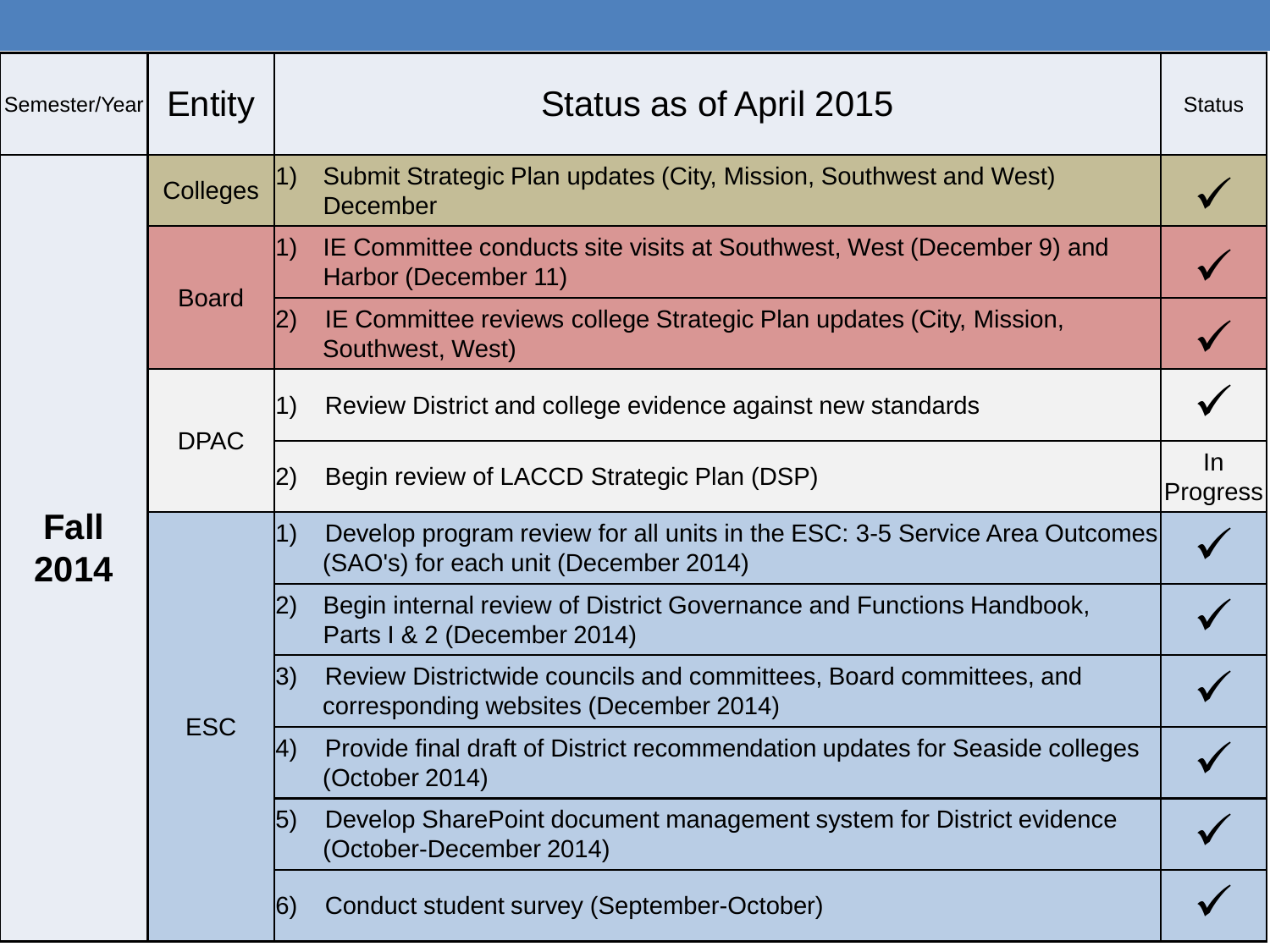| Semester/Year         | Entity          | Status as of April 2015                                                                                          | <b>Status</b>     |
|-----------------------|-----------------|------------------------------------------------------------------------------------------------------------------|-------------------|
| <b>Winter</b><br>2015 | <b>Colleges</b> | Mid-Term Reports from Harbor, Southwest and West; Follow-Up Report from<br>Valley (January 2015)                 |                   |
|                       | <b>Board</b>    | IE accepts Mid-Term reports from Harbor, Southwest and West; Follow-Up<br>from Valley and Mission (January 2015) |                   |
|                       | <b>DPAC</b>     | 1)<br>Revise DPAC mission, membership; establish annual goals                                                    | $\ln$<br>Progress |
|                       |                 | Continue review of LACCD Strategic Plan<br> 2)                                                                   | $\ln$<br>Progress |
|                       | <b>ESC</b>      | Complete internal review of Parts I, II District Governance and Functions<br>$ 1\rangle$<br>(DG&F) Handbook      | $\ln$<br>Progress |
|                       |                 | Finalize Service Area Outcomes (SAOs) for ESC units, conduct program<br> 2)<br>review                            |                   |
|                       |                 | Begin development of online program review system for ESC<br> 3)                                                 |                   |
|                       |                 | Complete District evidence files; begin drafting District-level responses to<br>$ 4\rangle$<br>Standards III, IV |                   |
|                       |                 | Begin analysis of student survey<br> 5)                                                                          |                   |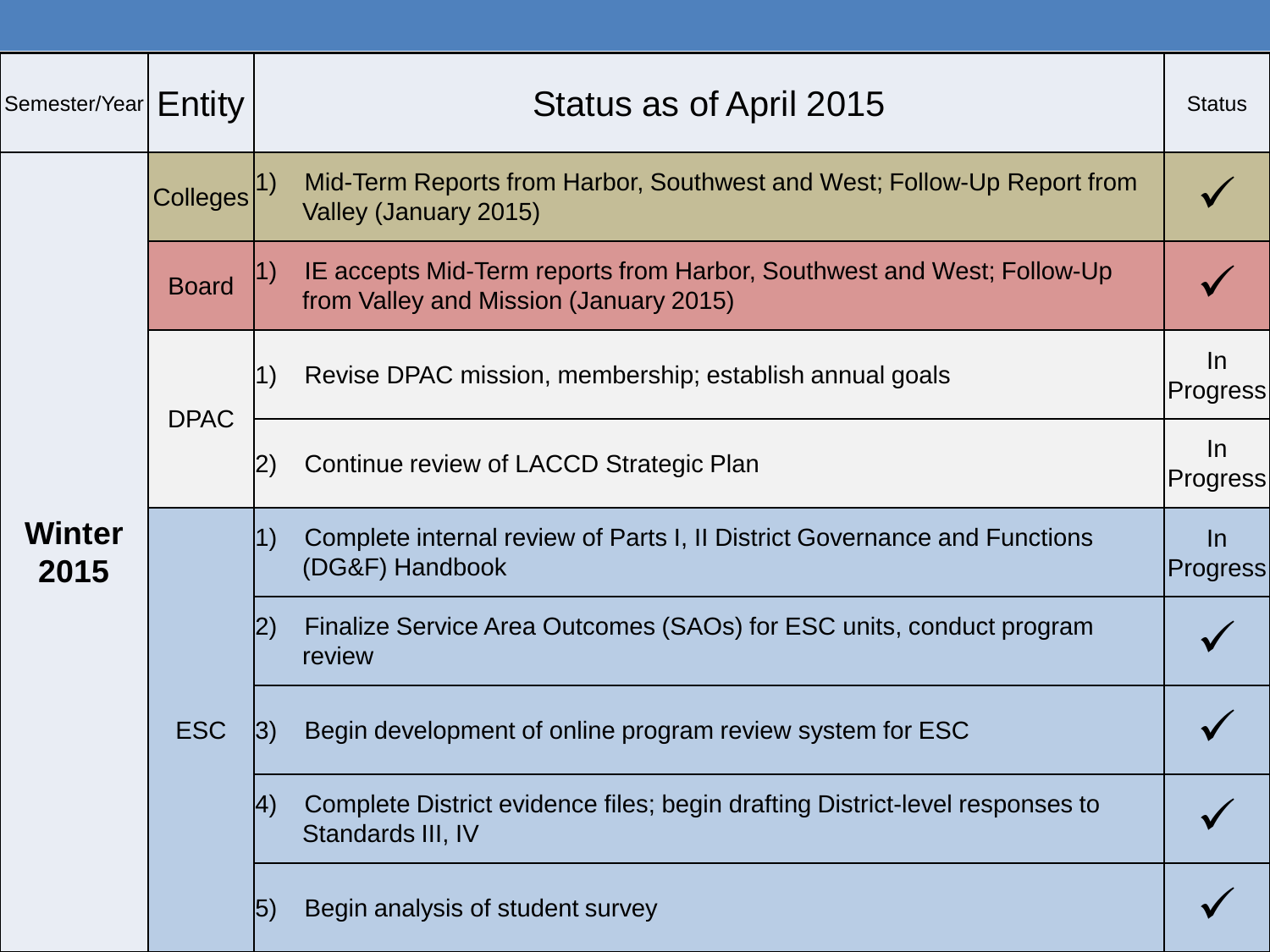| Semester/Year $\mid$ $\mathsf{Entity}$ |                         | Status as of April 2015                                                                                    | <b>Status</b>          |
|----------------------------------------|-------------------------|------------------------------------------------------------------------------------------------------------|------------------------|
| <b>Spring</b><br>2015                  | Colleges <sup>[2]</sup> | Annual College Effectiveness Reports from City, East and Harbor (February 2015)<br> 1)                     |                        |
|                                        |                         | Annual College Effectiveness Reports from Mission, Pierce and Southwest (March 2015)                       |                        |
|                                        |                         | Annual College Effectiveness Reports from Trade, Valley and West (April 2015)<br>3)                        |                        |
|                                        | <b>Board</b>            | Receive Annual College Effectiveness Reports (all)<br> 1)                                                  |                        |
|                                        | <b>DPAC</b>             | Finalize mission, membership and annual goals (February 2015)<br>1)                                        | $\ln$<br>Progress      |
|                                        |                         | Review updates of District Governance and Functions Handbook Part 1 (March 2015)<br>$\left 2\right\rangle$ | $\ln$<br>Progress      |
|                                        |                         | Review update of District Governance and Functions Handbook Part 2 (February 2015)<br>3)                   | $\ln$<br>Progress      |
|                                        |                         | Complete review of District Strategic Plan (April 2015)<br> 4)                                             | $\ln$<br>Progress      |
|                                        | <b>ESC</b>              | Vet updates to District Governance & Functions Handbook with constituent groups<br> 1)<br>(March-May)      | $\ln$<br>Progress      |
|                                        |                         | Finalize updates to District-level planning framework (May 2015)                                           | In<br><b>Progress</b>  |
|                                        |                         | Continue drafting District-level responses to Standards III, IV<br> 3)                                     | In.<br><b>Progress</b> |
|                                        |                         | Finalize online program review system for ESC; transfer existing paper documentation into<br> 4)<br>system | In<br><b>Progress</b>  |
|                                        |                         | Publish student survey results keyed to ACCJC Standards and SLO Outcomes<br> 5)                            | $\ln$<br>Progress      |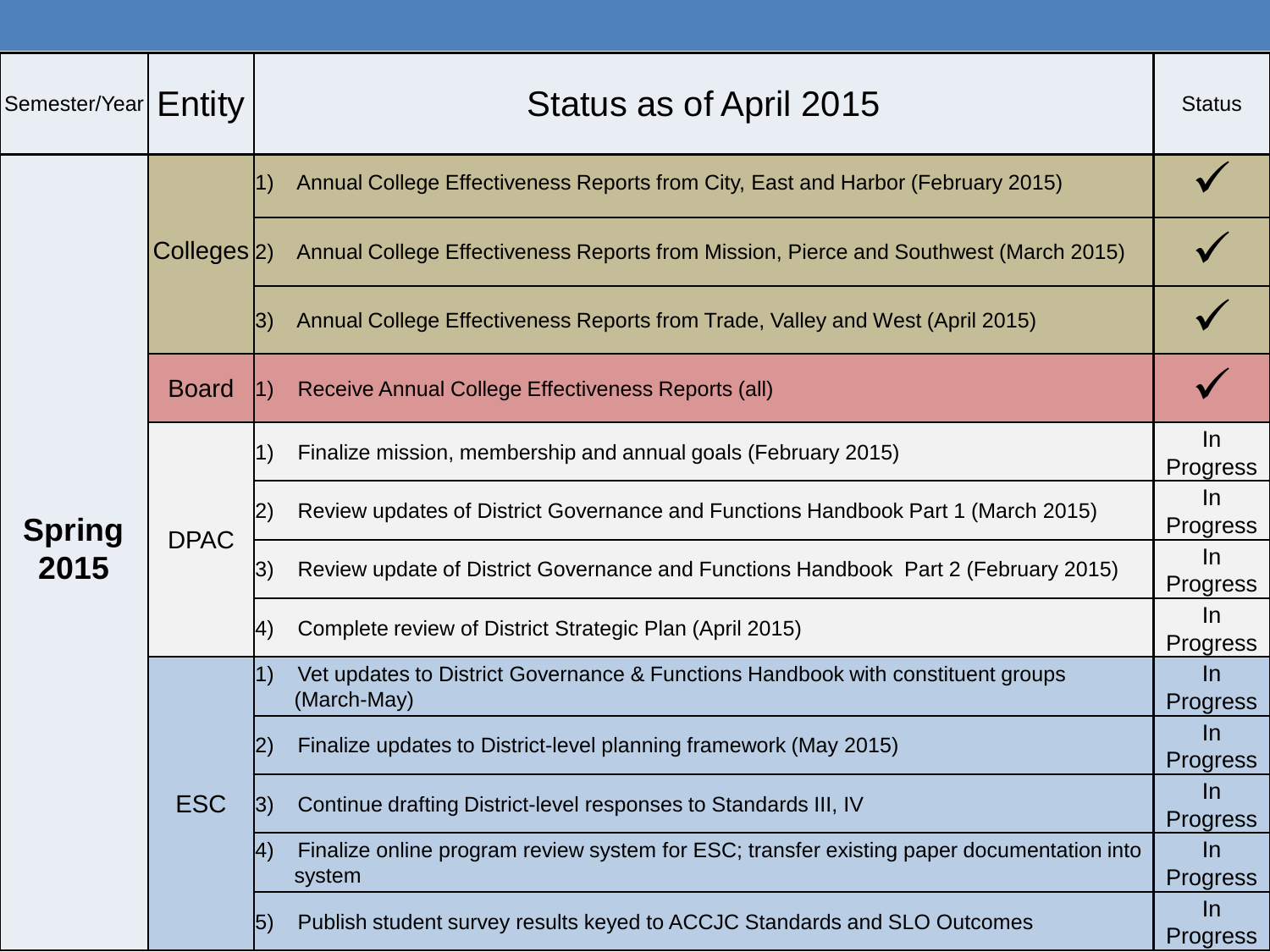| Semester/Year $\mid$ $\mathsf{Entity}$ |                         |             | Status as of April 2015                                                                                           | <b>Status</b> |
|----------------------------------------|-------------------------|-------------|-------------------------------------------------------------------------------------------------------------------|---------------|
| <b>Summer</b><br>2015                  | Colleges <sup>[1]</sup> |             | Ongoing preparation for Spring 2016 visits                                                                        |               |
|                                        | <b>Board</b>            | 1)          | Board to review and approve updates to District Strategic Plan (July 2015)                                        |               |
|                                        | <b>DPAC</b>             | $ 1\rangle$ | Review first draft District-level responses to Standards III, IV                                                  |               |
|                                        | <b>ESC</b>              | 1)          | Release first draft District-level responses to Standards III, IV                                                 |               |
| <b>Fall</b>                            | Colleges <sup>[1]</sup> |             | <b>Finalize Self-Evaluation Reports (all)</b>                                                                     |               |
|                                        | <b>Board</b>            | 1)          | IESS Committee conducts site visits (all - dates TBD)                                                             |               |
|                                        |                         | 2)          | Board receives and approves Self-Evaluation Reports (all - dates TBD)                                             |               |
|                                        | <b>DPAC</b>             | 1)          | Review, update annual goals                                                                                       |               |
| 2015                                   | <b>ESC</b>              | 1)          | Release final District-level responses to Standards III, IV (September 2015)                                      |               |
|                                        |                         | 2)          | Conclude first-year ESC program review cycle; make improvements as needed                                         |               |
|                                        |                         | 3)          | Continue review of internal systems, ensure all evidence files are in order and<br>posted to SharePoint (ongoing) |               |
| <b>Winter</b><br>2016                  | Colleges <sup>[1]</sup> |             | Finalize preparation for Spring 2016 visits                                                                       |               |
|                                        | <b>Board</b>            | 1)          | IESS Committee continues site visits (all - dates TBD)                                                            |               |
|                                        | <b>DPAC</b>             | $ 1\rangle$ | Review ESC websites, note discrepancies, make recommendations                                                     |               |
|                                        | <b>ESC</b>              | 1)          | Finalize review of internal systems, ensure all evidence files are in order and<br>posted (ongoing)               |               |